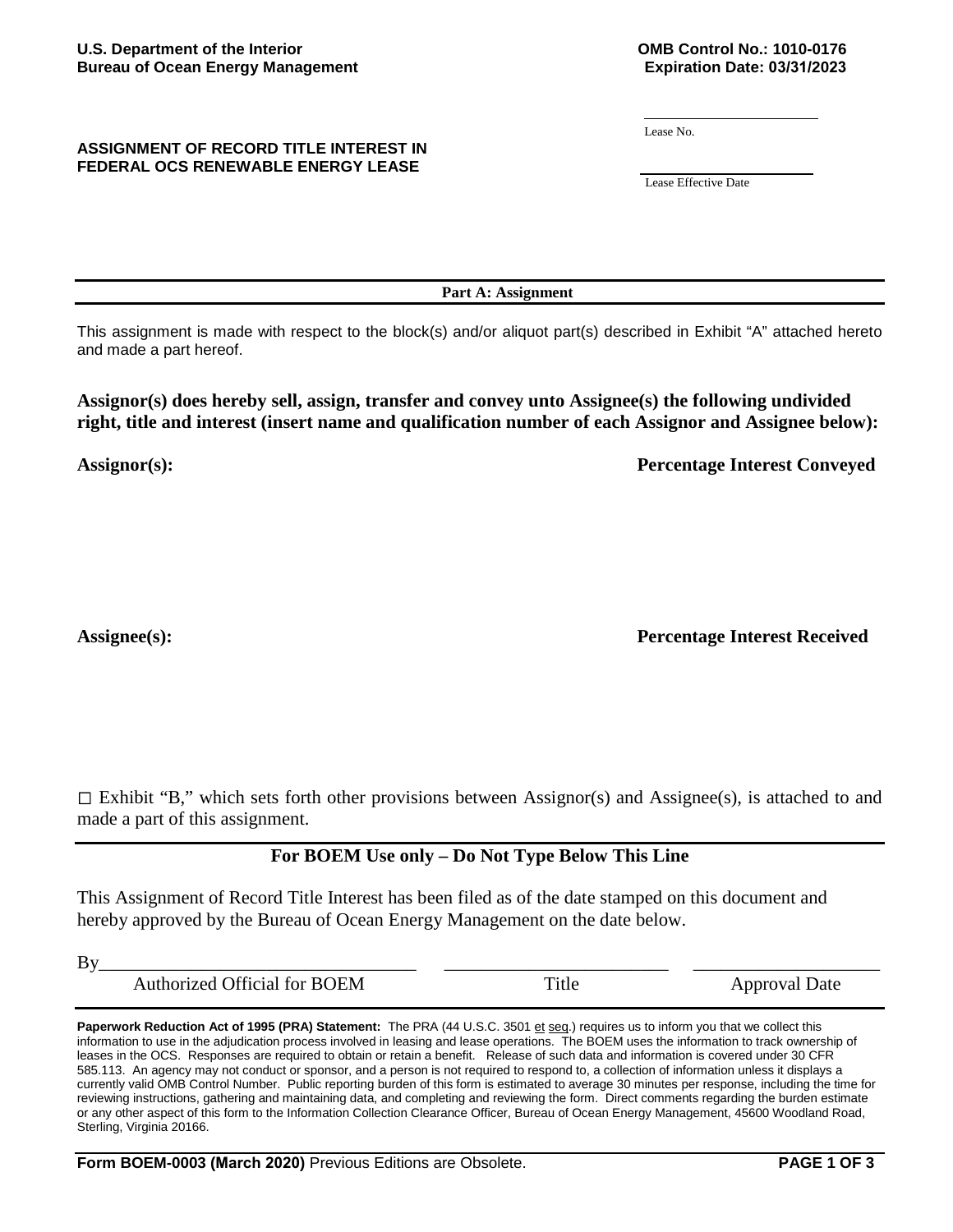#### **Part B – Certification and Acceptance**

- 1. Each Assignor certifies it is the owner of the interest in the above-described lease that is hereby assigned to the Assignee(s) specified above.
- 2. **DEBARMENT COMPLIANCE:** Assignee shall comply with the Department of the Interior's nonprocurement debarment and suspension regulations as required by Subpart B of 2 CFR Part 1400 and shall communicate the requirement to comply with these regulations to persons with whom it does business related to this interest assignment by including this term in its contracts and transactions.
- 3. **EQUAL OPPORTUNITY AND AFFIRMATIVE ACTION COMPLIANCE CERTIFICATION**: Assignor(s) and Assignee(s) certify that they are in full compliance with Equal Opportunity Executive Order 11246, as amended, and the implementing regulations at 41 CFR 60-01 – Obligations of Contractors and Subcontractors; and 41 CFR 60-2 – Affirmative Action Programs. These requirements are for the purpose of preventing discrimination against persons on the basis of race, color, religion, sex, or national origin. These regulations have specific performance requirements.
- 4. Assignee's execution of this assignment constitutes acceptance of all applicable terms, conditions, stipulations and restrictions pertaining to the lease described herein. Applicable terms and conditions include, but are not limited to, an obligation to conduct all operations on the leasehold in accordance with the terms and conditions of the lease, to restore the leased lands upon completion of any operations as described in the lease, and to furnish and maintain bond(s) pursuant to regulations at 30 CFR Part 585. This assignment is subject to the Outer Continental Shelf Lands Act of August 7, 1953, 43 U.S.C. 1331 et seq., as amended (the "Act"), and Assignee(s) is subject to, and shall fully comply with, all applicable regulations now or to be issued under the Act. Notwithstanding any agreement between the Assignor(s) and Assignee(s), the parties' liability to the Bureau of Ocean Energy Management is governed by 30 CFR Part 585.

This Assignment of Interest will be made effective between the parties hereto as of \_\_\_\_\_\_\_\_\_\_\_\_\_\_, upon approval by the Bureau of Ocean Energy Management, United States Department of the Interior.

This instrument may be executed in any number of counterparts, each of which will be deemed an original instrument, but all of which together shall constitute but one and the same instrument provided, however, this instrument and any other counterpart hereof, will not be binding unless and until executed by all of the parties, and will not be accepted by the Bureau of Ocean Energy Management unless all counterparts are filed simultaneously.

I certify that the statements made herein by the undersigned are true, complete and correct to the best of my knowledge and belief and are made in good faith.

Title 18 U.S.C. 1001 makes it a crime for any person knowingly and willfully to make to any Department or agency of the United States any false, fictitious or fraudulent statements or representations as to any matter within its jurisdiction.

**\_\_\_\_\_\_\_\_\_\_\_\_\_\_\_\_\_\_\_\_\_\_\_\_\_\_\_\_\_\_\_\_\_\_\_ \_\_\_\_\_\_\_\_\_\_\_\_\_\_\_\_\_\_\_\_\_\_\_\_\_\_\_\_\_\_\_\_\_\_\_\_**

**Assignor Name: Assignor Name:**

**\_\_\_\_\_\_\_\_\_\_\_\_\_\_\_\_\_\_\_\_\_\_\_\_\_\_\_\_\_\_\_\_\_\_\_ \_\_\_\_\_\_\_\_\_\_\_\_\_\_\_\_\_\_\_\_\_\_\_\_\_\_\_\_\_\_\_\_\_\_\_\_\_** Execution Date Execution Date

**Assignee Name: Assignee Name: Assignee Qualification No. Assignee Qualification No.**

By: \_\_\_\_\_\_\_\_\_\_\_\_\_\_\_\_\_\_\_\_\_\_\_\_\_\_\_\_\_\_\_\_ By: \_\_\_\_\_\_\_\_\_\_\_\_\_\_\_\_\_\_\_\_\_\_\_\_\_\_\_\_\_\_\_\_\_ Signatory Name: Signatory Name: Signatory Title: Signatory Title: Signatory Title:

Attach Notary Acknowledgement (not mandatory)

**Assignor Qualification No. Assignor Qualification No.**

By: \_\_\_\_\_\_\_\_\_\_\_\_\_\_\_\_\_\_\_\_\_\_\_\_\_\_\_\_\_\_\_\_ By: \_\_\_\_\_\_\_\_\_\_\_\_\_\_\_\_\_\_\_\_\_\_\_\_\_\_\_\_\_\_\_\_\_ Signatory Name: Signatory Name: Signatory Name: Signatory Name: Signatory Name: Signatory Name: Signatory Name: Signatory Name: Signatory Name: Signatory Name: Signatory Name: Signatory Name: Signatory Name: Signatory Name Signatory Title: Signatory Title: Signatory Title:

Execution Date Execution Date

**Form BOEM-0003 (March 2020)** Previous Editions are Obsolete. **PAGE 2 OF 3**